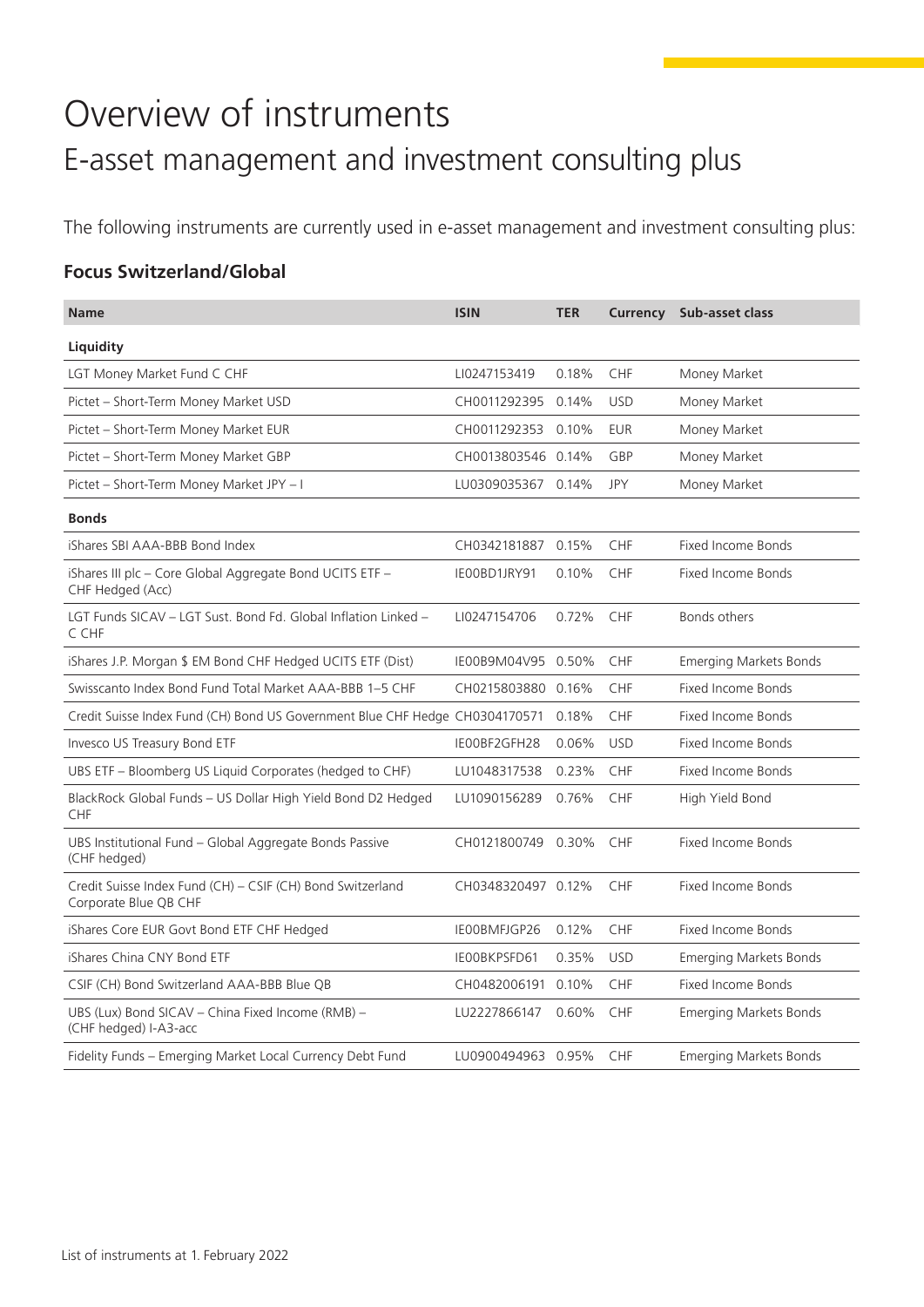| <b>Name</b>                                                                            | <b>ISIN</b>        | <b>TER</b> |            | <b>Currency</b> Sub-asset class  |
|----------------------------------------------------------------------------------------|--------------------|------------|------------|----------------------------------|
| <b>Equities</b>                                                                        |                    |            |            |                                  |
| CSIF CH Equity Switzerland Total Market Blue                                           | CH0348228609 0.10% |            | CHF        | Equities Switzerland             |
| UBS Irl ETF plc - MSCI USA                                                             | IE00BD4TXS21       | 0.14%      | <b>USD</b> | Equities USA                     |
| UBS (Irl) ETF plc MSCI USA hedged to CHF                                               | IE00BD4TYL27       | 0.19%      | CHF        | Equities USA                     |
| CS Index Fund - Equity EMU                                                             | CH0185703607 0.16% |            | <b>EUR</b> | Equities Eurozone                |
| iShares - MSCI EMU CHF Hdg. UCITS ETF (Acc)                                            | IE00BWK1SP74       | 0.38%      | CHF        | Equities Eurozone                |
| iShares UK Index Fund                                                                  | IE00B1W56R86       | 0.17%      | GBP        | Equities United Kingdom          |
| UBS ETF - MSCI United Kingdom UCITS ETF CHF hedged                                     | LU1169820997       | 0.30%      | <b>CHF</b> | Equities United Kingdom          |
| Pictet - Japan Index                                                                   | LU0188802960 0.31% |            | JPY        | Equities Japan                   |
| CSIF CH Equity Japan                                                                   | CH0260794125 0.21% |            | <b>CHF</b> | Equities Japan                   |
| iShares Core S&P 500 ETF                                                               | IE00B5BMR087       | 0.07%      | <b>USD</b> | Equities USA                     |
| CSIF CH Equity EMU                                                                     | CH0336206708 0.21% |            | <b>EUR</b> | Equities Eurozone                |
| iShares Core FTSE 100 ETF GBP                                                          | IE00B53HP851       | 0.07%      | GBP        | <b>Equities United Kingdom</b>   |
| Pictet - China Index - I USD                                                           | LU0625736789       | 0.46%      | <b>USD</b> | Equities China                   |
| Credit Suisse Index Fund (CH) -<br>CSIF (CH) Equity Switzerland Small & Mid Cap QB CHF | CH0348319861 0.15% |            | CHF        | Equities Switzerland             |
| Credit Suisse Index Fund - Equity Switzerland Total Market                             | CH0190771862 0.16% |            | <b>CHF</b> | Equities Switzerland             |
| BlackRock Global Funds - Emerging Markets                                              | LU0252970164       | 1.11%      | <b>USD</b> | <b>Equities Emerging Markets</b> |
| <b>Alternative Investments</b>                                                         |                    |            |            |                                  |
| UBS ETF (CH) SXI Real Estate Funds (CHF) A-dis                                         | CH0105994401 0.93% |            | CHF        | Real Estate                      |
| UBS Institutional Fund - Swiss Real Estate Selection                                   | CH0180512904 0.93% |            | <b>CHF</b> | Real Estate                      |
| UBS ETF – CMCI Composite SF (hedged to CHF)                                            | IE00B58FQX63       | 0.34%      | CHF        | Commodities                      |
| UBS ETF CH-Gold CHF hedged                                                             | CH0106027128 0.23% |            | <b>CHF</b> | <b>Precious Metals</b>           |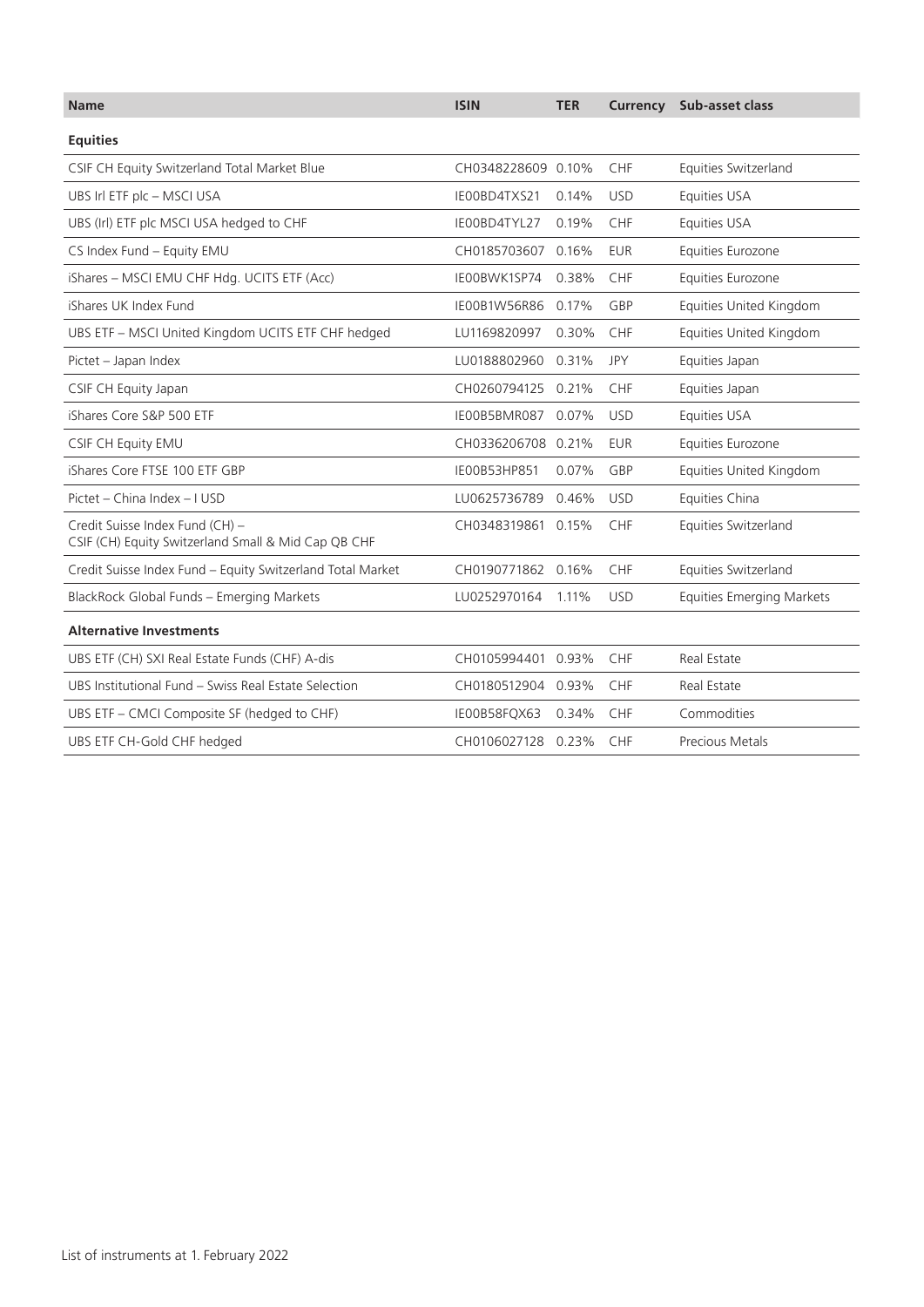## **Focus Sustainability**

| <b>Name</b>                                                             | <b>ISIN</b>        | <b>TER</b> |            | <b>Currency</b> Sub-asset class  |
|-------------------------------------------------------------------------|--------------------|------------|------------|----------------------------------|
| Liquidity                                                               |                    |            |            |                                  |
| LGT Money Market Fund C CHF                                             | LI0247153419       | 0.18%      | CHF        | Money Market                     |
| Pictet - Short-Term Money Market USD                                    | CH0011292395 0.14% |            | <b>USD</b> | Money Market                     |
| Pictet - Short-Term Money Market EUR                                    | CH0011292353 0.10% |            | <b>EUR</b> | Money Market                     |
| Pictet - Short-Term Money Market GBP                                    | CH0013803546 0.14% |            | GBP        | Money Market                     |
| Pictet - Short-Term Money Market JPY - I                                | LU0309035367 0.14% |            | JPY        | Money Market                     |
| <b>Bonds</b>                                                            |                    |            |            |                                  |
| Swisscanto CH Bond Fund Sustainable                                     | CH0245426728 0.40% |            | <b>CHF</b> | <b>Fixed Income Bonds</b>        |
| CSIF - Bond Agg. Global ex CHF ESG                                      | CH0424139357 0.25% |            | <b>CHF</b> | <b>Fixed Income Bonds</b>        |
| LGT Funds SICAV -<br>LGT Sust. Bond Fd. Global Inflation Linked – C CHF | LI0247154706       | 0.72%      | <b>CHF</b> | Bonds others                     |
| CSIF (CH) Bond Switzerland AAA-BBB ESG Blue QB                          | CH0597394557 0.11% |            | CHF        | <b>Fixed Income Bonds</b>        |
| DPAM L Bonds Emerging Markets Sustainable -<br>W accumulating           | LU0966596875 0.64% |            | <b>EUR</b> | <b>Emerging Markets Bonds</b>    |
| Swisscanto Index Bond Fund Corp. CHF Responsible                        | CH1117196001       | 0.16%      | <b>CHF</b> | <b>Fixed Income Bonds</b>        |
| Blackrock Global Funds -<br>BGF ESG Emerging Markets Bond D2 CHF        | LU1817795435       | 0.85%      | <b>CHF</b> | <b>Emerging Markets Bonds</b>    |
| <b>Equities</b>                                                         |                    |            |            |                                  |
| Vontobel Fund (CH) - Sustainable Swiss Equity                           | CH0294647554 1.01% |            | CHF        | Equities Switzerland             |
| iShares MSCI USA SRI UCITS ETF                                          | IE00BYVJRR92       | 0.20%      | <b>USD</b> | Equities USA                     |
| CSIF Lux Equity EMU ESG Blue                                            | LU1815002479       | 0.18%      | <b>EUR</b> | Equities Eurozone                |
| UBS ETF - MSCI UK IMI Socially Resp. UCITS ETF (GBP)                    | IE00BMP3HN93 0.28% |            | GBP        | <b>Equities United Kingdom</b>   |
| UBS ETF MSCI China ESG Universal (USD)                                  | LU1953188833       | 0.45%      | <b>USD</b> | <b>Equities Emerging Markets</b> |
| CSIF Lux Equity Japan ESG Blue                                          | LU1956898578       | 0.20%      | JPY        | Equities Japan                   |
| CSIF - Equity Emerging Markets ESG Blue - QB USD                        | LU1587917813       | 0.28%      | <b>USD</b> | <b>Equities Emerging Markets</b> |
| <b>Alternative Investments</b>                                          |                    |            |            |                                  |
| UBS Institutional Fund - Swiss Real Estate Selection                    | CH0180512904 0.93% |            | CHF        | Real Estate                      |
| UBS ETF (CH) SXI Real Estate Funds (CHF) A-dis                          | CH0105994401 0.93% |            | <b>CHF</b> | Real Estate                      |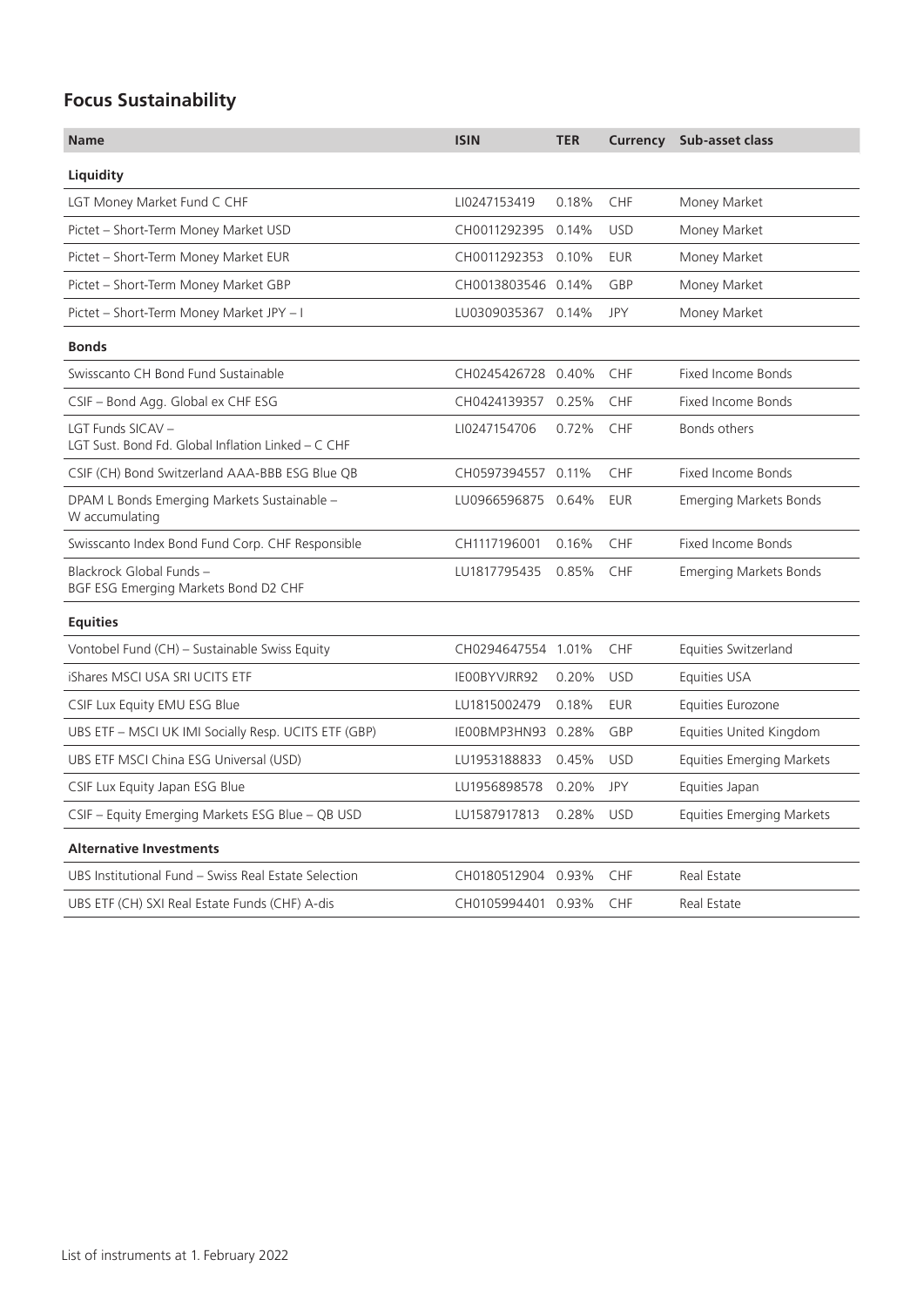## Additionally with investment consulting plus

The investment universe for investment consulting plus additionally consists of the following instruments:

| <b>Name</b>                                                                | <b>ISIN</b>        | <b>TER</b> | <b>Currency</b> | Sub-asset class               |
|----------------------------------------------------------------------------|--------------------|------------|-----------------|-------------------------------|
| <b>Bonds</b>                                                               |                    |            |                 |                               |
| UBS ETF SBI® Domestic Government 1-3 (CHF) A-dis                           | CH0118923876       | 0.15%      | <b>CHF</b>      | Fixed Income Bonds            |
| iShares Core CHF Corporate Bond ETF (CH)                                   | CH0226976816       | 0.15%      | <b>CHF</b>      | Fixed Income Bonds            |
| Vanguard PLC - EUR Eurozone Govt. Bond UCITS ETF -<br>(EUR) Distributing   | IE00BZ163H91       | 0.07%      | <b>CHF</b>      | Fixed Income Bonds            |
| BlackRock FIDF - iShares Euro Inv. Grade Corp. Bd Ind. (IE) -<br>Inst Dist | IE00B3XPCW80 0.15% |            | <b>EUR</b>      | Fixed Income Bonds            |
| iShares VII plc - iShares Govt Bond 1-3yr UCITS ETF EUR (Acc)              | IE00B3VTMJ91       | 0.20%      | <b>EUR</b>      | Fixed Income Bonds            |
| iShares \$ Treasury Bond 3-7yr UCITS ETF USD (Acc)                         | IE00B3VWN393       | 0.07%      | <b>USD</b>      | Fixed Income Bonds            |
| PIMCO GIS Global Bond Fund                                                 | IE0033051115       | 0.49%      | <b>CHF</b>      | Fixed Income Bonds            |
| iShares Core Global Aggregate Bond UCITS ETF USD (Dist)                    | IE00B3F81409       | 0.10%      | <b>USD</b>      | Fixed Income Bonds            |
| iShares Core Global Aggregate Bond UCITS ETF CHF Hedged (Acc)              | IE00BD1JRY91       | 0.10%      | <b>CHF</b>      | Fixed Income Bonds            |
| iShares Global Corp Bond UCITS ETF USD (Acc)                               | IE00BFM6TB42       | 0.20%      | <b>USD</b>      | Fixed Income Bonds            |
| Vontobel Fund – Emerging Markets Debt (hedged)                             | LU0926440495       | 0.83%      | <b>CHF</b>      | <b>Emerging Markets Bonds</b> |
| iShares EM Local Govt Bond UCITS ETF USD (Acc)                             | IEOOBFZPF546       | 0.50%      | <b>USD</b>      | <b>Emerging Markets Bonds</b> |
| iShares J.P. Morgan \$ EM Bond UCITS ETF USD (Acc)                         | IE00BYXYYK40       | 0.45%      | <b>USD</b>      | <b>Emerging Markets Bonds</b> |
| iShares Global High Yield Corp Bond CHF Hedged UCITS ETF (Dist)            | IE00B988C465       | 0.55%      | <b>CHF</b>      | High Yield Bond               |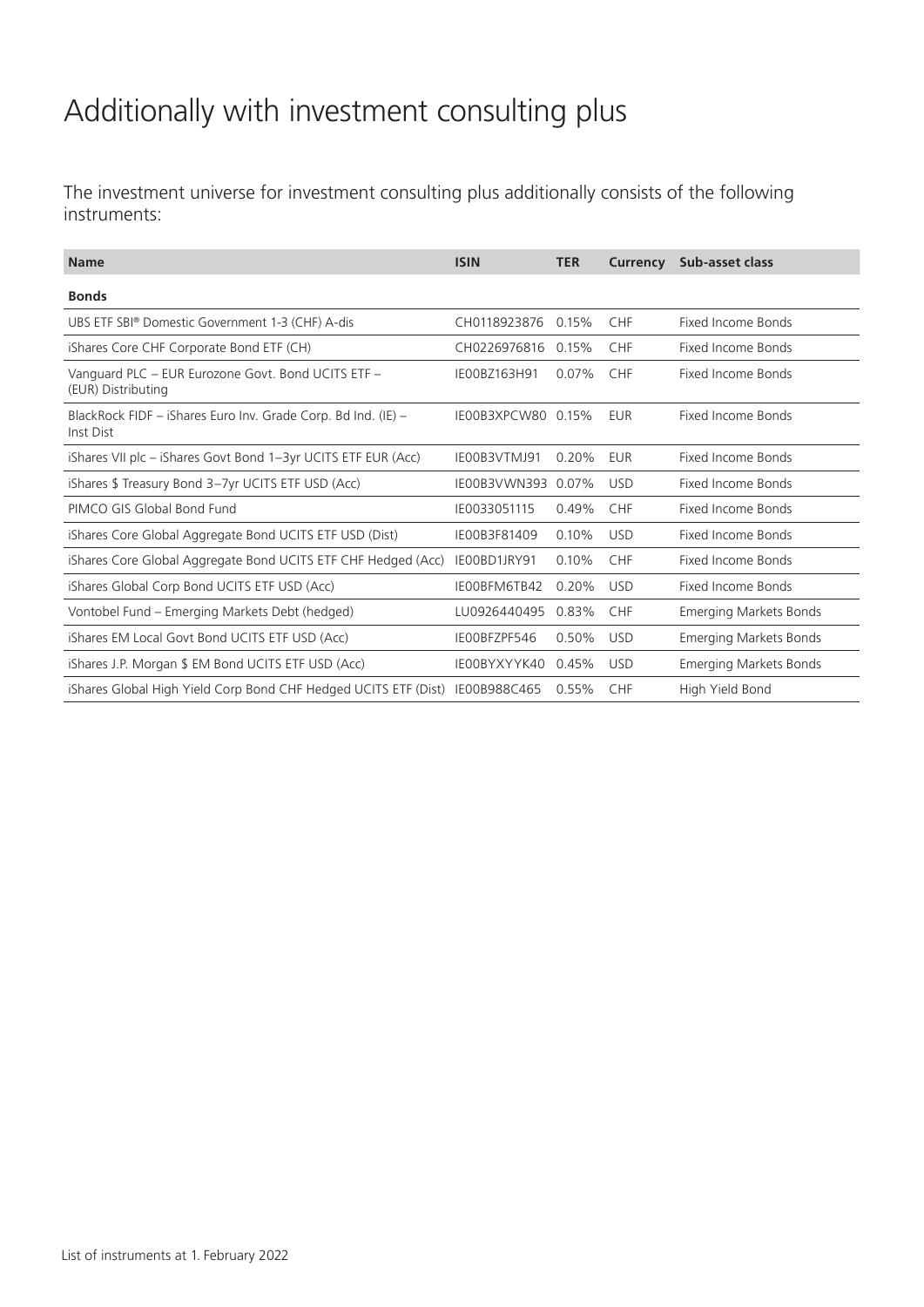| <b>Name</b>                                                                            | <b>ISIN</b>        | <b>TER</b> |            | <b>Currency</b> Sub-asset class  |
|----------------------------------------------------------------------------------------|--------------------|------------|------------|----------------------------------|
| <b>Equities</b>                                                                        |                    |            |            |                                  |
| UBS ETF SMI® (CHF) A-dis                                                               | CH0017142719 0.20% |            | CHF        | Equities Switzerland             |
| UBS ETF SMIM® (CHF) A-dis                                                              | CH0111762537       | 0.25%      | CHF        | Equities Switzerland             |
| iShares Swiss Dividend ETF (CH)                                                        | CH0237935637 0.15% |            | CHF        | Equities Switzerland             |
| iShares - S&P 500 UCITS ETF - CHF Hedged (Acc)                                         | IE00B88DZ566       | 0.20%      | CHF        | Equities USA                     |
| iShares - MSCI USA Small Cap ETF                                                       | IE00B3VWM098 0.43% |            | <b>USD</b> | Equities USA                     |
| SSgA SPDR MSCI EMU UCITS ETF EUR                                                       | IE00B910VR50       | 0.18%      | <b>EUR</b> | Equities Eurozone                |
| SLI Global SICAV - European Smaller Companies - D                                      | LU0306632687       | 0.97%      | <b>EUR</b> | Equities Eurozone                |
| iShares VII plc -<br>iShares Core MSCI Pacific ex-Japan UCITS ETF USD (Acc)            | IE00B52MJY50       | 0.20%      | <b>USD</b> | Equities Pacific ex Japan        |
| Swisscanto - Small & Mid Caps Japan                                                    | LU0260219950       | 1.02%      | JPY        | Equities Japan                   |
| iShares IV plc - iShares MSCI China A UCITS ETF USD (Acc)                              | IE00BQT3WG13 0.40% |            | <b>USD</b> | Equities China                   |
| DWS Invest Latin American Equities TFC USD                                             | LU2032727740       | 0.87%      | <b>USD</b> | Equities Latin America           |
| Xtrackers (IE) Plc -<br>Xtrackers MSCI Emerging Markets UCITS ETF 1C                   | IE00BTJRMP35       | 0.18%      | <b>USD</b> | <b>Equities Emerging Markets</b> |
| iShares MSCI EM Small Cap UCITS ETF USD (Dist)                                         | IE00B3F81G20       | 0.74%      | <b>USD</b> | <b>Equities Emerging Markets</b> |
| iShares Edge MSCI World Minimum Volatility UCITS ETF                                   | IE00B8FHGS14       | 0.30%      | <b>USD</b> | Equities mixed                   |
| UBS ETF Global Gender Equality UCITS ETF (USD) A-acc                                   | IE00BDR5GV14       | 0.20%      | <b>USD</b> | Equities mixed                   |
| Invesco Elwood Global Blockchain UCITS ETF                                             | IE00BGBN6P67       | 0.65%      | <b>USD</b> | Equities mixed                   |
| iShares Global Water UCITS ETF USD (Dist)                                              | IE00B1TXK627       | 0.65%      | <b>USD</b> | Equities mixed                   |
| iShares MSCI EM Consumer Growth UCITS ETF                                              | IE00BKM4H197       | 0.60%      | <b>USD</b> | Equities mixed                   |
| iShares Automation & Robotics UCITS ETF USD (Acc)                                      | IE00BYZK4552       | 0.40%      | <b>USD</b> | Equities mixed                   |
| iShares Digital Security UCITS ETF USD (Acc)                                           | IE00BG0J4C88       | 0.40%      | <b>USD</b> | Equities mixed                   |
| iShares Electric Vehicles and Driving Technology UCITS ETF                             | IE00BGL86Z12       | 0.40%      | <b>USD</b> | Equities mixed                   |
| Aberdeen Standard SICAV I -<br>World Resources Equity Fund X USD Acc                   | LU0837987188       | 1.19%      | <b>USD</b> | Equities mixed                   |
| iShares Global Infrastructure UCITS ETF USD (Dist)                                     | IE00B1FZS467       | 0.65%      | <b>USD</b> | Equities mixed                   |
| <b>Alternative Investments</b>                                                         |                    |            |            |                                  |
| SSgA SPDR ETFs Europe I plc -<br>SPDR FTSE EPRA EUROPE EX UK REAL ESTATE UCITS ETF EUR | IE00BSJCQV56       | 0.30% EUR  |            | Equities mixed                   |